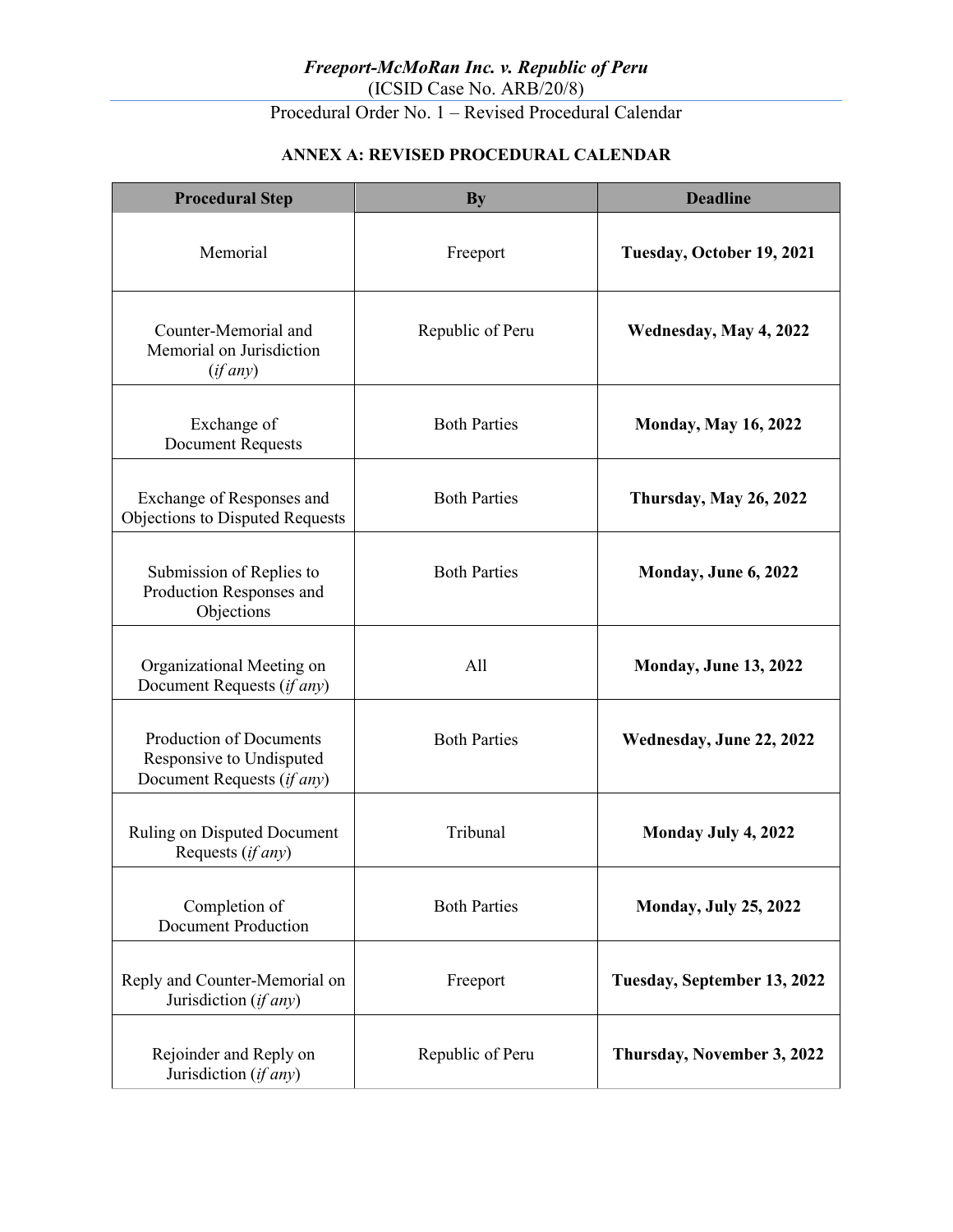#### *Freeport-McMoRan Inc. v. Republic of Peru* (ICSID Case No. ARB/20/8)

## Procedural Order No. 1 – Revised Procedural Calendar

| <b>Procedural Step</b>                                                                                              | <b>By</b>                         | <b>Deadline</b>           |
|---------------------------------------------------------------------------------------------------------------------|-----------------------------------|---------------------------|
| Rejoinder on Jurisdiction<br>(if any)                                                                               | Freeport                          | Friday, December 16, 2022 |
| Non-Disputing Party and<br>Amicus Submissions (if any)                                                              | Non-Disputing Party and<br>Amicus | Friday, February 24, 2023 |
| <i>Inter Partes</i> Notification of<br>Witnesses/Experts to be Called<br>at the Hearing for Cross<br>Examination    | <b>Both Parties</b>               | Monday, February 27, 2023 |
| Inter Partes Notification of<br>Witnesses/Experts to be Called<br>at the Hearing for Direct<br>Examination (if any) | <b>Both Parties</b>               | Friday, March 3, 2023     |
| Parties' Notification to Tribunal<br>of Witnesses/Experts to be<br>Called                                           | <b>Both Parties</b>               | Thursday, March 9, 2023   |
| Party Comments on<br>Admissibility of Amicus<br>Submissions                                                         | <b>Both Parties</b>               | Friday, March 10, 2023    |
| Tribunal Notification of<br>Additional Witnesses/Experts to<br>be Called (if any)                                   | Tribunal                          | Monday, March 13, 2023    |
| Tribunal Decision on<br>Admissibility of Amicus<br>Submissions                                                      | Tribunal                          | Friday, March 17, 2023    |
| Pre-Hearing Meeting                                                                                                 | All                               | Monday, March 20, 2023    |
| Parties' Comments on Non-<br>Disputing Party and Amicus<br>Submissions                                              | <b>Both Parties</b>               | Friday, April 7, 2023     |